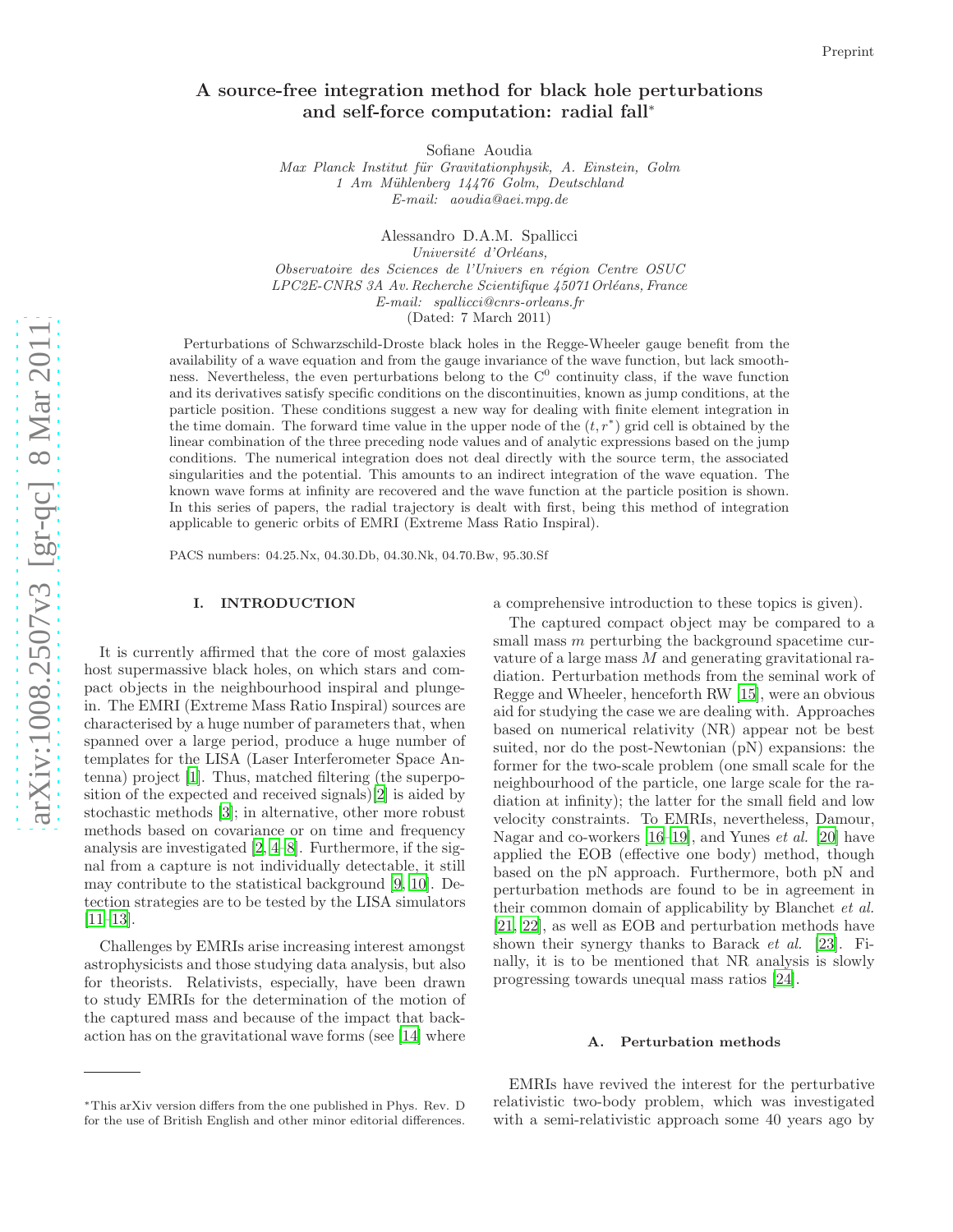Ruffini and Wheeler [\[25](#page-11-4), [26\]](#page-11-5), and then more fully by Zerilli [\[27](#page-11-6)[–30](#page-11-7)]. These authors treated the source of the perturbations in the form of a radially falling particle. Zerilli's results opened the way for others to study to first order the orbital motion of the captured mass in a fully, although linearised, relativistic regime. Work done up until the end of the '90s involved the captured star moving on the geodesic of the background field and being unaffected by its own mass and the emitted radiation.

We shall refer to the first solution of the Einstein equation as the work of Droste [\[31](#page-11-8)[–33\]](#page-11-9) and Schwarzschild [\[34\]](#page-11-10), collectively as SD, this double authorship having been justified by the historians, as recalled by Rothman [\[35\]](#page-11-11). Much research has been devoted to the study of SD black hole perturbations in the RW gauge, first in a vacuum [\[15\]](#page-10-10), and then by Zerilli in the presence of a source [\[27](#page-11-6)– [30\]](#page-11-7). An outflow of publications by Davis, Press, Price, Ruffini and Tiomno [\[36](#page-11-12)[–41](#page-11-13)], but also by individual scholars like Chung [\[42](#page-11-14)], Dymnikova [\[43](#page-11-15)] appeared in the '70s. It was followed by a slowdown in the '80s and '90s, with the exception of the forerunners of the Japanese school as Tashiro and Ezawa [\[44\]](#page-11-16), Nakamura with Oohara and Koijma [\[45\]](#page-11-17) or with Shibata [\[46](#page-11-18)]. The aim of all these authors was to analyse especially the amplitude and spectrum of the radiation emitted by the falling mass. Simulations were performed in frequency domain with the particle falling from infinity. The numerical accuracy was recently improved by Mitsou [\[47](#page-11-19)]. It was in 1997, that a fall from finite distance was analysed by Lousto and Price [\[48\]](#page-11-20). The latter two authors were the first to use a finite difference scheme in time domain [\[49\]](#page-11-21). Following on this work, Martel and Poisson [\[50\]](#page-11-22) were able to parametrise the initial conditions reflecting past motion of the particle and resulting into an initial amount of gravitational wave energy. All of this work was carried out in the RW gauge.

It is less than 15 years since we began to have methods for evaluating the back-action for point masses in strong fields thanks to two concurring situations. On one hand, the theorists progressed in understanding radiation reaction and obtained formal prescriptions for its determination. The solution was brought by the self-force equation, first by Mino, Sasaki and Tanaka [\[51\]](#page-11-23), Quinn and Wald [\[52\]](#page-11-24), and later by Detweiler and Whiting [\[53\]](#page-11-25), all various approaches yielding the same formal expression. On the other hand, for the above mentioned detection of captures, the requirements from LISA posed constraints on the tolerable amount of phase-shift on the wave forms, caused by radiation reaction. This impulse - project oriented - compelled the researchers to turn their efforts in finding an efficient and clear implementation of the prescription made by the theorists. The development was again pursued in perturbation theory. This time, though, the small mass  $m$  is correcting the geodesic equation of motion on a fixed background via a factor  $\mathcal{O}(m)$ .

Actually, the advances in the field by e.g. Warburton and Barack [\[54\]](#page-11-26) and in radiation gauge by Keidl et al. [\[55](#page-11-27)] have recently tackled the self-force in Kerr geometry [\[56\]](#page-11-28).

Such initial results in Kerr geometry do not mean that all major issues in non-rotating black holes have been solved. For instance, the self-consistent evolution of an orbit, along the lines suggested by Gralla and Wald [\[57\]](#page-11-29), is not yet applied even to the simpler case of non-rotating black holes.

#### B. A different integration approach

The complexity in assessing the continuity of the perturbations (and the associated numerical computation of derivatives) at the position of the particle, has led Barack and Lousto [\[58\]](#page-11-30), among other motivations such as the compatibility of the self-force to the (Lorenz-FitzGeraldde Donder) harmonic gauge [\[59–](#page-11-31)[61\]](#page-11-32), to convey their efforts to this gauge. This alternative enterprise is by no means priceless, the price being the unavailability of a wave equation like in the RW gauge and of the gauge invariance of the wave function, as determined by Moncrief [\[62](#page-11-33)]. In this context, the recent investigations of a gauge independent form of the self-force [\[63\]](#page-11-34) may change sensibly the trade-off on the gauge choice.

The choice of a gauge should be suited to the type of problem under scrutiny and thus we do not adopt a position on which gauge should be preferred a priori. We find of some interest to revert a weakness of the RW gauge, namely the lack of smoothness, into a building tool of a new integration method.

Indeed, we propose herein a finite element method of integration based on the jump conditions that the wave function and its derivatives have to satisfy for the SD black hole perturbations to be continuous at the position of the particle. We first deal with the radial trajectory and the associated even parity perturbations, while in a forthcoming paper [\[64\]](#page-11-35) we shall present the circular and eccentric orbital cases, referring thus to both odd and even parity perturbations.

Herein, we present a first order method and show that it suffices to acquire a well-behaved wave function at infinity and at the particle position. However, a higher order scheme has been derived and tested [\[65\]](#page-11-36).

The main feature of the indirect (-I-) method consists in avoiding the explicit integration of the wave equation (the source term with the associated singularities and the potential) whenever the grid cells are crossed by the particle. Indeed, the information on the wave equation is implicitly given by the jump conditions. Conversely, for cells not crossed by the particle, we retain the classic approach for integrating wave equations [\[49,](#page-11-21) [50](#page-11-22)], henceforth named LPMP.

For the computation of the back-action, the -I- method ensures a well behaved wave function at the particle position, since the approach is governed by the theoretical values of the jump conditions.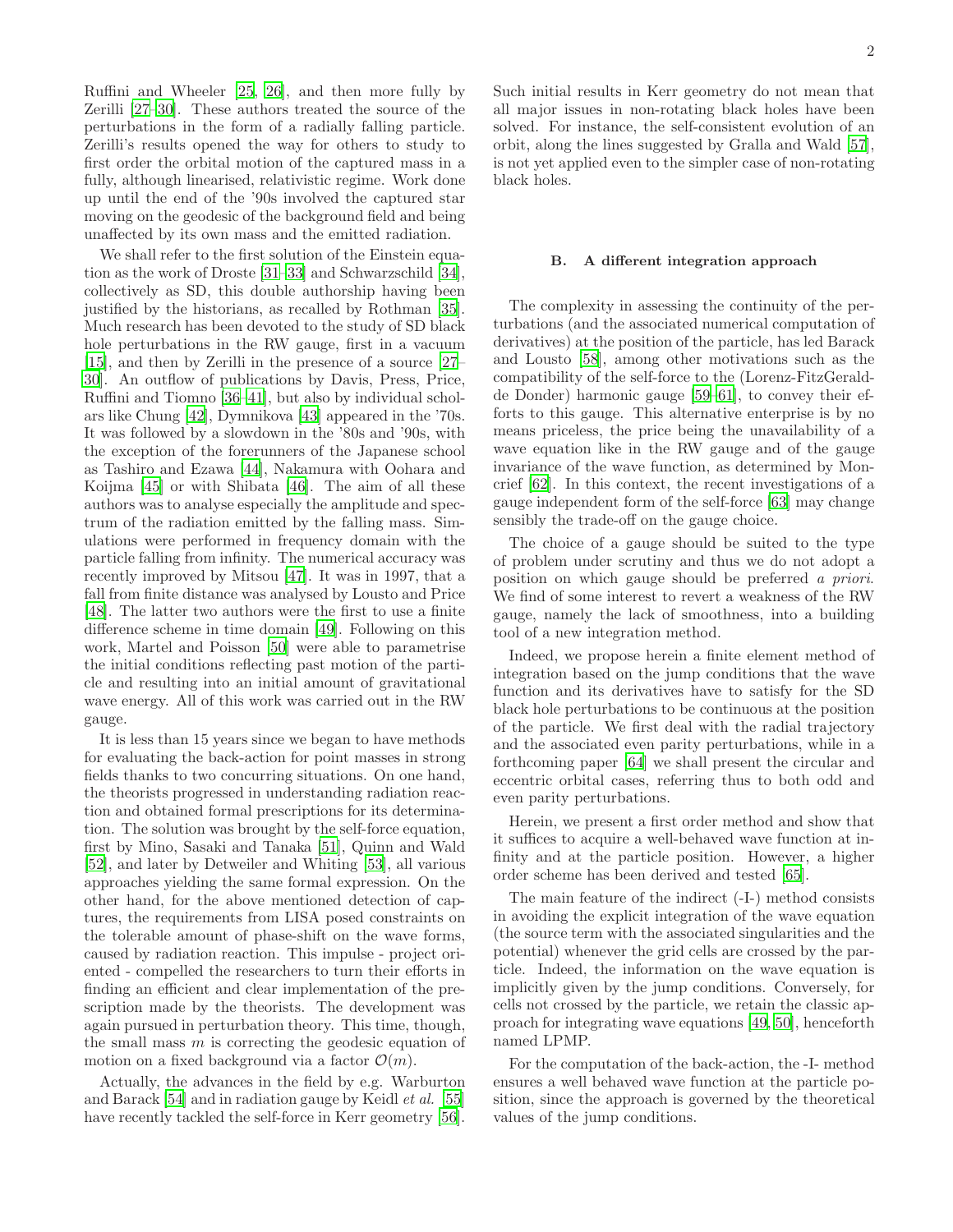#### C. Structure of the paper

The structure of the paper is as follows. Section II is a brief reminder of the formalism on perturbations for a SD black hole in the RW gauge. In Sec. III, we give an overview about the jump conditions on the wave function and its derivatives. In Sec. IV, we introduce the scheme by detailing one of the four physical cases that a particle crossing the mesh cell during its infall may encounter, while for the other three similar cases we simply provide the final result. In Sec. V some wave forms at infinity are shown, discussed and compared to those obtained with the LPMP method. Furthermore, the theoretical and numerical jump conditions at the position of the particle are displayed and commented. In the conclusions, Sec. VI, the perspectives are addressed.

Geometric units  $(G = c = 1)$  are used, unless stated otherwise. The metric signature is  $(-, +, +, +)$ .

#### II. BLACK HOLE PERTURBATIONS

The Zerilli-Moncrief (ZM) equation rules even-parity waves in the presence of a source: a freely falling point particle, that generates a perturbation for which the difference from the SD geometry is small. The energymomentum tensor  $T_{\mu\nu}$  is given by the integral of the world line of the particle, the integrand containing a fourdimensional invariant  $\delta$  Dirac distribution for the representation of the point particle trajectory. The vanishing of the covariant divergence of  $T_{\mu\nu}$  is guaranteed by the world line being a geodesic in the background SD geom-

etry, represented by the metric tensor  $g_{\mu\nu}$ . Finally, the complete description of the emitted gravitational waves is given by the symmetric tensor  $h_{\mu\nu} \ll g_{\mu\nu}$ .

The formalism can be summarised as follows. Any symmetric covariant tensor can be expanded in spherical harmonics [\[29\]](#page-11-37). Because of the spherical symmetry of the SD field, the linearised field equations are cast in the form of a rotationally invariant operator on  $h_{\mu\nu}$ . This term is equated to the energy-momentum tensor, also expressed in spherical tensorial harmonics. That is:

$$
Q[h_{\mu\nu}] \propto T_{\mu\nu}[\delta(r_u)] \quad , \tag{1}
$$

 $\lambda$ 

where the  $\delta(r_u)$  Dirac distribution represents the point particle unperturbed trajectory  $r_u$ . The rotational invariance is used to separate out the angular variables in the field equations. For the spherical symmetry of the 2-dimensional manifold on which  $t, r$  are constants under rotation in the  $\theta$ ,  $\phi$  sphere, the ten components of the perturbing symmetric tensor transform like three scalars, two vectors and one tensor:

$$
h_{tt}, h_{tr}, h_{rr} \qquad (h_{t\theta}; h_{t\phi}), (h_{r\theta}; h_{r\phi}) \qquad \begin{pmatrix} h_{\theta\theta} & h_{\theta\phi} \\ h_{\phi\theta} & h_{\phi\phi} \end{pmatrix}.
$$

In the Regge-Wheeler-Zerilli formalism, the source term for the odd perturbations vanishes for the radial trajectory and, given the rotational invariance through the azimuthal angle, only the index referring to the polar or latitude angle survives. The even perturbations, going as  $(-1)^l$ , are expressed by the following matrix:

$$
h_{\mu\nu} = \begin{pmatrix} \left(1 - \frac{2M}{r}\right)H_0^l Y^l & H_1^l Y^l & h_0^l Y^l_{,\theta} & h_0^l Y^l_{,\phi} \\ \text{sym} & \left(1 - \frac{2M}{r}\right)^{-1}H_2^l Y^l & h_1^l Y^l_{,\theta} & h_1^l Y^l_{,\phi} \\ \text{sym} & \text{sym} & r^2 \left[K^l Y^l + G^l Y^l_{,\theta\theta}\right] & r^2 G^l \left(Y^l_{,\theta\phi} - \cot \theta Y^l_{,\phi}\right) \\ \text{sym} & \text{sym} & r^2 \sin^2 \theta \left[K^l + G^l \left(\frac{Y^l_{,\phi\phi}}{\sin^2 \theta} + \cot \theta Y^l_{,\theta}\right)\right] \end{pmatrix} , \quad (2)
$$

where  $H_0^l$ ,  $H_1^l$ ,  $H_2^l$ ,  $h_0^l$ ,  $h_1^l$ ,  $K^l$ ,  $G^l$  are functions of  $(t, r)$  and the spherical harmonics  $Y^l$  obviously of  $(\theta, \phi)$ . Two formalisms describe the evolution of the perturbations in terms of a single wave function and a single wave equation. One, due to Moncrief [\[62\]](#page-11-33), gauge invariant and developed about a 3-geometry of a  $t = constant$  hypersurface, refers solely to the  $H_2^l, K^l, G^l, h_1^l$ , perturbations. The other, due to Zerilli [\[27](#page-11-6)[–30\]](#page-11-7), uses the RW gauge  $G^l = h_0^l = h_1^l = 0$ . In the RW gauge, the Moncrief wave function is given by:

$$
\Psi_l(t,r) = \frac{r}{\lambda + 1} \left[ K^l + \frac{r - 2M}{\lambda r + 3M} \left( H_2^l - r \frac{\partial K^l}{\partial r} \right) \right], \tag{3}
$$

where the Zerilli [\[28](#page-11-38)] normalisation is used for  $\Psi_l$ . The dimension of the wave function is such that the energy is<br>proportional to  $\int_0^\infty \dot{\Psi}^2 dt$ . Finally, the wave equation is given by:

<span id="page-2-0"></span>
$$
\frac{\partial^2 \Psi^l(t,r)}{\partial r^{*2}} - \frac{\partial^2 \Psi^l(t,r)}{\partial t^2} - V^l(r)\Psi^l(t,r) = S^l(t,r) \quad , \tag{4}
$$

where  $r^* = r + 2M \ln(r/2M - 1)$  is the tortoise coordinate. The potential  $V^l(r)$  is expressed by: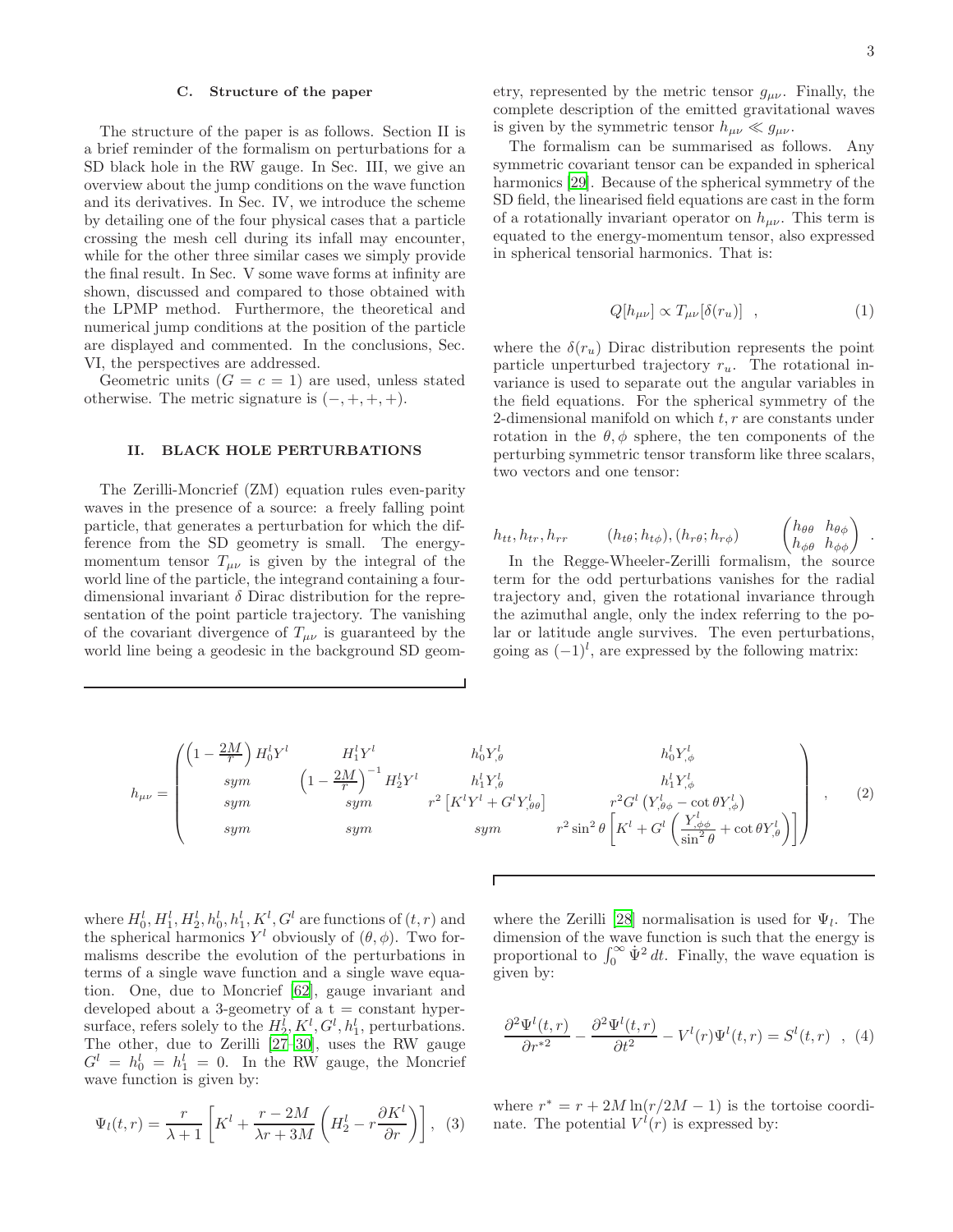$$
V^{l}(r) = \left(1 - \frac{2M}{r}\right) \frac{2\lambda^{2}(\lambda + 1)r^{3} + 6\lambda^{2}Mr^{2} + 18\lambda M^{2}r + 18M^{3}}{r^{3}(\lambda r + 3M)^{2}} ,\qquad (5)
$$

being  $\lambda = 1/2(l-1)(l+2)$ . The source  $S^{l}(t, r)$  includes the derivative of the Dirac distribution, which appears in the process of building a single wave equation out of the seven even linearised wave equations:

$$
S^{l} = \frac{2(r - 2M)\kappa}{r^{2}(\lambda + 1)(\lambda r + 3M)} \times \left\{ \frac{r(r - 2M)}{2U^{0}} \delta'[r - r_{u}(t)] - \left[ \frac{r(\lambda + 1) - 3M}{2U^{0}} - \frac{3MU^{0}(r - 2M)^{2}}{r(\lambda r + 3M)} \right] \delta[r - r_{u}(t)] \right\} , \quad (6)
$$

 $U^0 = \sqrt{1 - 2M/r_{u0}}/(1 - 2M/r_u)$  being the time component of the 4-velocity and  $\kappa = 4m\sqrt{(2l+1)\pi}$ . The trajectory in the unperturbed SD metric  $r_u(t)$  assumes different forms according to the initial conditions. For the radial infall of a particle starting from rest at finite distance  $r_{u0}$ ,  $r_u(t)$  is the inverse function of:

$$
\frac{t(r_u)}{2M} = \sqrt{1 - \frac{2M}{r_{u0}}}\sqrt{1 - \frac{r_u}{r_{u0}}} \left(\frac{r_{u0}}{2M}\right) \left(\frac{r_u}{2M}\right)^{1/2} + 2\arctanh\left(\frac{\sqrt{\frac{2M}{r_u} - \frac{2M}{r_{u0}}}}{\sqrt{1 - \frac{2M}{r_{u0}}}}\right) + \sqrt{1 - \frac{2M}{r_{u0}}} \left(1 + \frac{4M}{r_{u0}}\right) \left(\frac{r_{u0}}{2M}\right)^{3/2} \arctan\left(\sqrt{\frac{r_{u0}}{r} - 1}\right)
$$
\n(7)

where  $E = \sqrt{1 - 2M/r_{u0}}$ .

For an infalling mass from infinity at zero velocity, the energy radiated to infinity for all modes [\[37\]](#page-11-39) is given by (in physical units):

$$
\sum_{l} E_{rad}^{l} = 0.0104 \frac{m^2 c^2}{M} , \qquad (8)
$$

while most of the energy is emitted below the frequency:

$$
f_m = 0.08 \frac{c^3}{GM} \quad . \tag{9}
$$

Up to  $94\%$  of the energy is radiated between  $8M$  and  $2M$  and  $90\%$  of it in the quadrupole mode. Obviously the above expressions would sensibly vary in case of an initial relativistic velocity.

For the SD black hole perturbations, there have been successive corrections of the basic equations, the last being pointed out by Sago, Nakano and Sasaki [\[66](#page-11-40)]. Sago et al. have corrected the ZM equations (a minus sign missing in all right-hand side terms) but introduced a wrong definition of the scalar product leading to errors in the coefficients of the energy-momentum tensor [\[67\]](#page-11-41). The expressions herein correspond to those in [\[68\]](#page-11-42), where some of the errors of previously published literature on radial fall are indicated.

#### III. THE JUMP CONDITIONS

It has been indicated by two different heuristic arguments [\[69,](#page-11-43) [70\]](#page-11-44) that even metric perturbations, for radial fall in the RW gauge, should belong to the  $C^0$  continuity class at the position of the particle. One argument [\[69](#page-11-43)] is based on the integration in  $r$  of the Hamiltonian constraint, which is the tt component of the Einstein equations (Eq. (C7a) in [\[30\]](#page-11-7)); the other [\[70\]](#page-11-44) on the structure of selected even perturbation equations. Following the latter, Lousto and Nakano evince the continuity of the even perturbations and afterwards impose such continuity to derive the jump conditions on the wave function and its derivatives for  $l = 2$ , notably starting from the ZM equation.

In this section, we instead provide an analysis *vis*  $\dot{a}$ vis the jump conditions that the wave function and its derivatives have to satisfy for guaranteeing the continuity of the perturbations at the position of the particle. This approach [\[71\]](#page-11-45) is based on the solutions of the ZM equation, not on the equation itself. The jump conditions found herein are applicable to all modes. Incidentally, the jump conditions were previously mentioned by Sopuerta and Laguna [\[72](#page-11-46)], Haas [\[73](#page-11-47)], and Field et al. [\[74](#page-11-48)] in a different context. In the forthcoming paper [\[64\]](#page-11-35), the jump conditions for generic orbits are based on the analysis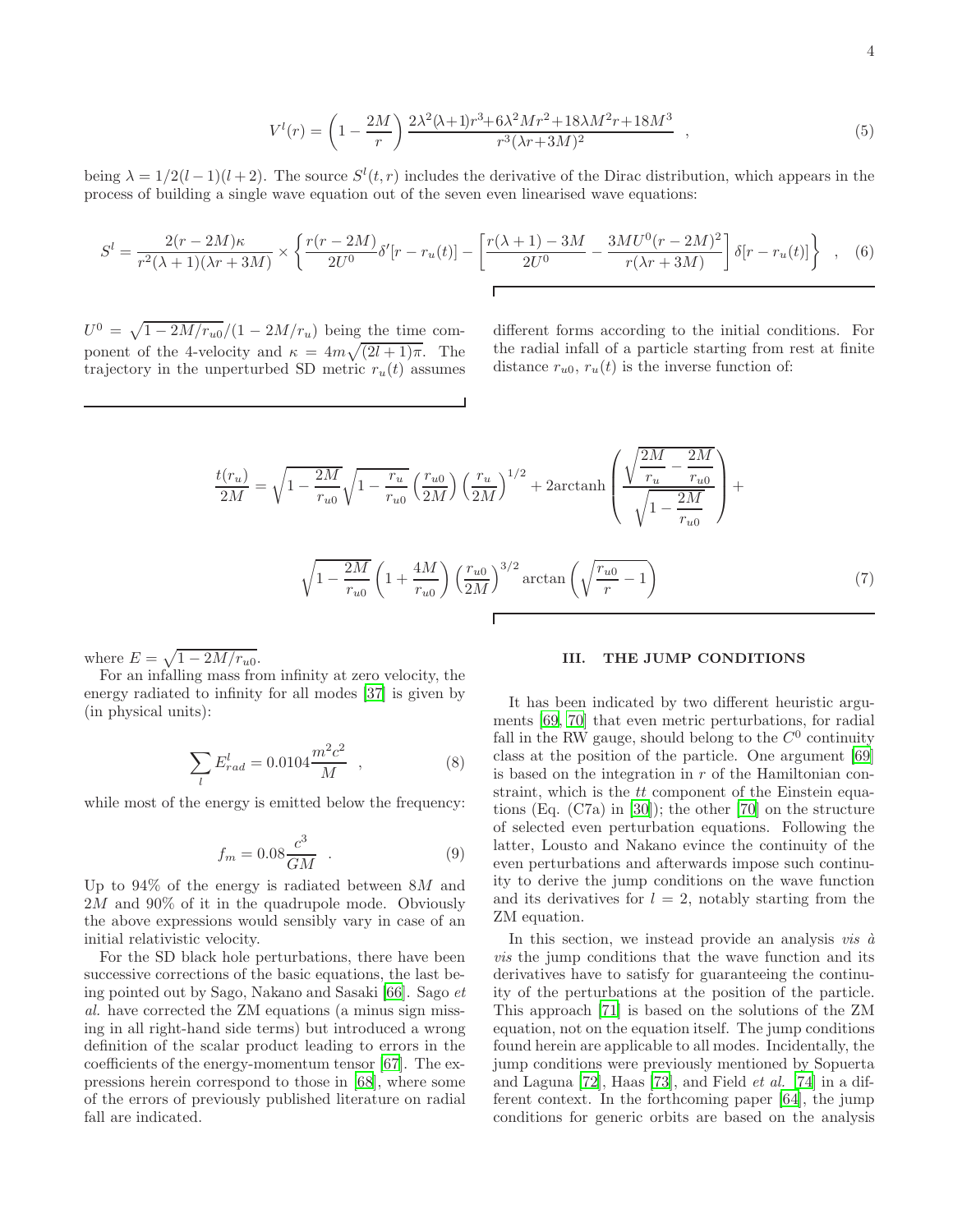of the odd and even wave equations and are determined despite the lack of continuity of the perturbations.

In the radial case, only three independent perturbations survive, namely  $K^l$ ,  $H_0^l = H_2^l$ ,  $H_1^l$ . The inverse relations for those perturbations, as functions of the wave function and its derivatives, are given by (we drop henceforth the  $l$  index):

<span id="page-4-2"></span>
$$
K = \frac{6M^2 + 3M\lambda r + \lambda(\lambda + 1)r^2}{r^2(\lambda r + 3M)}\Psi + \left(1 - \frac{2M}{r}\right)\Psi_{,r} - \frac{\kappa U^0(r - 2M)^2}{(\lambda + 1)(\lambda r + 3M)r}\delta \quad , \tag{10}
$$

$$
H_2=-\frac{9M^3+9\lambda M^2r+3\lambda^2Mr^2+\lambda^2(\lambda+1)r^3}{r^2(\lambda r+3M)^2}\,\Psi+\frac{3M^2-\lambda Mr+\lambda r^2}{r(\lambda r+3M)}\Psi_{,r}+
$$

$$
(r-2M)\Psi_{,rr} + \frac{\kappa U^0(r-2M)(\lambda^2r^2 + 2\lambda Mr - 3Mr + 3M^2)}{r(\lambda+1)(\lambda r + 3M)^2} \delta - \frac{\kappa U^0(r-2M)^2}{(\lambda+1)(\lambda r + 3M)} \delta' , \qquad (11)
$$

<span id="page-4-3"></span>
$$
H_1 = \frac{\lambda r^2 - 3M\lambda r - 3M^2}{(r - 2M)\left(\lambda r + 3M\right)}\Psi_{,t} + r\Psi_{,tr} - \frac{\kappa U^0 \dot{z}_u \left(\lambda r + M\right)}{(\lambda + 1)(\lambda r + 3M)}\delta + \frac{\kappa U^0 \dot{z}_u \ r(r - 2M)}{(\lambda + 1)(\lambda r + 3M)}\delta' \tag{12}
$$

where  $\delta = \delta [r - r_u(t)]$  and  $\delta' = \delta' [r - r_u(t)]$ .

From the visual inspection of the ZM wave equation [\(4\)](#page-2-0), it is evinced that the wave function  $\Psi$  is of  $C^{-1}$ continuity class, since the second derivative of the wave function is proportional to the first derivative of the Dirac distribution (incidentally, the concept of  $C^{-1}$  continuity class element, like a Heaviside step distribution, may be pragmatically introduced as an element of a class of functions which after integration transforms into an element belonging to the  $C^0$  class of functions). Thus, the wave function and its derivatives can be written as:

$$
\Psi = \Psi^+(t, r) \Theta_1 + \Psi^-(t, r) \Theta_2 , \qquad (13)
$$

$$
\Psi_{,r} = \Psi_{,r}^{+} \Theta_1 + \Psi_{,r}^{-} \Theta_2 + \left(\Psi^{+} - \Psi^{-}\right) \delta \quad , \tag{14}
$$

<span id="page-4-0"></span>
$$
\Psi_{,rr} = \Psi_{,rr}^{+} \Theta_1 + \Psi_{,rr}^{-} \Theta_2 + \left(\Psi_{,r}^{+} - \Psi_{,r}^{-}\right) \delta + \left(\Psi^{+} - \Psi^{-}\right)_{r_u} \delta'_{\qquad \qquad (15)
$$

$$
\Psi_{,t} = \Psi_{,t}^{+} \Theta_1 + \Psi_{,t}^{-} \Theta_2 - (\Psi^{+} - \Psi^{-}) \dot{r}_u \delta , \qquad (16)
$$

<span id="page-4-1"></span>
$$
\Psi_{,tr} = \Psi_{,tr}^{+} \Theta_1 + \Psi_{,tr}^{-} \Theta_2 + \left(\Psi_{,t}^{+} - \Psi_{,t}^{-}\right) \delta - \left(\Psi^{+} - \Psi^{-}\right)_{r_u} \dot{r}_u \delta' \tag{17}
$$

where  $\Theta_1 = \Theta[r - r_u(t)]$ , and  $\Theta_2 = \Theta[r_u(t) - r]$  are two Heaviside step distributions. For Eqs. [\(15](#page-4-0)[,17\)](#page-4-1), a property of the Dirac delta distribution at the position of the particle, namely  $f(r)\delta'[r - r_u(t)] = f|_{r_u(t)}\delta'[r$  $r_u(t)$ ] –  $f'|_{r_u(t)} \delta[r - r_u(t)]$ , has been used.

The wave function  $\Psi$  and its derivatives are to be replaced in Eqs. [\(10](#page-4-2)[-12\)](#page-4-3). At the position of the particle, it is wished that the combination of all discontinuities renders the perturbations of  $C^0$  class. Thus, the coefficients of  $\Theta_1$  must be equal to the coefficients of  $\Theta_2$ , while the coefficients of  $\delta$  and  $\delta'$  must vanish separately. To this end, the perturbations are expressed in an implicit form:

<span id="page-4-4"></span>
$$
K = f_1(r)\Psi + f_2(r)\Psi_{,r} + f_3(r)\delta \quad , \tag{18}
$$

<span id="page-4-5"></span>
$$
H_2 = f_4(r)\Psi + f_5(r)\Psi_{,r} + f_6(r)\Psi_{,rr} + f_7(r)\delta + f_8(r)\delta',
$$
\n(19)

<span id="page-4-6"></span>
$$
H_1 = f_9(r)\Psi_{,t} + f_{10}(r)\Psi_{,tr} + f_{11}(r)\delta + f_{12}(r)\delta'
$$
, (20)

where the definitions of the  $f$  functions may be easily drawn by visual inspection of Eqs. [\(10-](#page-4-2)[12\)](#page-4-3). The jump conditions are obtained via Eq. [\(18\)](#page-4-4):

<span id="page-4-7"></span>
$$
\left(\Psi^{+} - \Psi^{-}\right)_{r_u} = -\frac{f_3}{f_2} \quad , \tag{21}
$$

<span id="page-4-8"></span>
$$
\left(\Psi_{,r}^{+} - \Psi_{,r}^{-}\right)_{r_u} = \frac{f_1 f_3}{f_2^2} \quad , \tag{22}
$$

via Eq. [\(19\)](#page-4-5):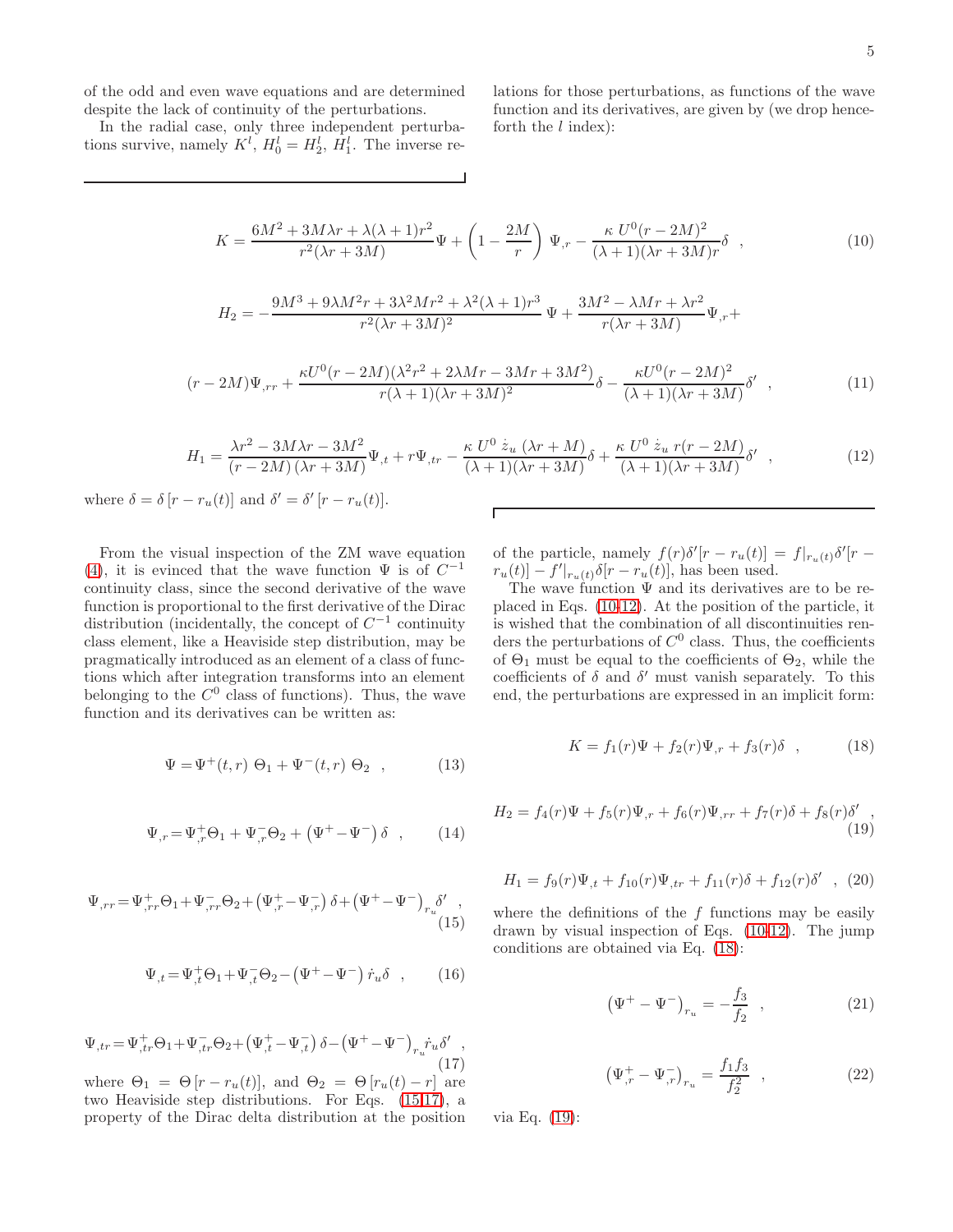<span id="page-5-0"></span>
$$
\left(\Psi^{+} - \Psi^{-}\right)_{r_u} = -\frac{f_8}{f_6} \quad , \tag{23}
$$

<span id="page-5-2"></span>
$$
\left(\Psi_{,r}^{+} - \Psi_{,r}^{-}\right)_{r_u} = \frac{1}{f_6} \left(\frac{f_5 f_8}{f_6} - f_7 + f_{8,r} - \frac{f_{6,r} f_8}{f_6}\right) ,\tag{24}
$$

and finally via Eq. [\(20\)](#page-4-6):

<span id="page-5-1"></span>
$$
\left(\Psi^{+} - \Psi^{-}\right)_{r_u} = \frac{f_{12}}{\dot{r}_u f_{10}} \quad . \tag{25}
$$

The jump conditions set by Eqs.  $(21)$ ,  $(23)$  and  $(25)$ are equivalent, as those set by Eqs. [\(22\)](#page-4-8) and [\(24\)](#page-5-2). The equivalence shows the consistency of the conditions and the compliance to the continuity requirement. The first  $t$ , second  $r$ , second mixed  $t$ ,  $r$  derivative jump conditions (coming from  $H_2$  and  $H_1$ ) are given by:

$$
\left(\Psi_{,rr}^{+} - \Psi_{,rr}^{-}\right)_{r_u} = -\frac{f_4\left(\Psi^{+} - \Psi^{-}\right) + f_5\left(\Psi_{,r}^{+} - \Psi_{,r}^{-}\right)}{f_6},\tag{26}
$$

$$
\left(\Psi^+_{,t}-\Psi^-_{,t}\right)_{r_u}=\frac{d\left(\Psi^+-\Psi^-\right)}{dt}-\left(\Psi^+_{,r}-\Psi^-_{,r}\right)\dot{r}_u=
$$

$$
\frac{(f_9 - f_{10,r}) \dot{r}_u (\Psi^+ - \Psi^-) - f_{11} + f_{12,r}}{f_{10}} \quad , \tag{27}
$$

$$
\left(\Psi_{,tr}^{+} - \Psi_{,tr}^{-}\right)_{r_u} = -\frac{f_9\left(\Psi_{,t}^{+} - \Psi_{,t}^{-}\right)}{f_{10}} \quad . \tag{28}
$$

In explicit form, the jump conditions become:

<span id="page-5-3"></span>
$$
\left(\Psi^{+} - \Psi^{-}\right)_{r_u} = \frac{\kappa E r_u}{\left(\lambda + 1\right)\left(3M + \lambda r_u\right)} \quad , \tag{29}
$$

$$
\left(\Psi_{,r}^{+} - \Psi_{,r}^{-}\right)_{r_u} = \frac{\kappa E\left[6M^2 + 3M\lambda r_u + \lambda(\lambda + 1)r_u^2\right]}{(\lambda + 1)(2M - r_u)(3M + \lambda r_u)^2} \quad , \tag{30}
$$

$$
\left(\Psi_{,rr}^{+} - \Psi_{,rr}^{-}\right)_{r_u} = -\frac{\kappa E \left[3M^3(5\lambda - 3) + 6M^2\lambda(\lambda - 3)r_u + 3M\lambda^2(\lambda - 1)r_u^2 - 2\lambda^2(\lambda + 1)r_u^3\right]}{(\lambda + 1)(2M - r_u)^2(3M + \lambda r_u)^3} ,\tag{31}
$$

Г

 $\overline{1}$ 

$$
\left(\Psi_{,t}^{+} - \Psi_{,t}^{-}\right)_{r_u} = -\frac{\kappa E r_u \dot{r}_u}{(2M - r_u)(3M + \lambda r_u)} \quad , \tag{32}
$$

$$
\left(\Psi_{,tr}^{+} - \Psi_{,tr}^{-}\right)_{r_u} = \frac{\kappa E \left(3M^2 + 3M\lambda r_u - \lambda r_u^2\right) \dot{r}_u}{(2M - r_u)^2 (3M + \lambda r_u)^2} \tag{33}
$$

Having established the jump conditions for any value of l at first order, we now turn to the presentation of the integration scheme. It is remarked that first derivatives of the jump conditions suffice to a scheme at first order.

Each cell has an area of  $2h^2$  where  $\sqrt{2}h$  is the dimension of an edge of the cell. The evolution scheme starts with the initial data approach by Martel and Poisson [\[50\]](#page-11-22).

#### A. The numerical scheme

# IV. THE NUMERICAL METHOD

Our integration domain is discretised using a twodimensional uniform mesh based on the coordinates  $t$ ,  $r^*$  as depicted in Fig. [1,](#page-6-0) where  $-450 < r^*/2M < 1000$ and  $0 < t < t_{end}$ , with  $t_{end}$  greater than the falling time.

The jump conditions determined in the previous section are functions of the  $t, r$  variables, but for convenience in the following computations, they are transformed into functions of  $t, r^*$ . The integration method considers cells belonging to two groups: for cells which are never crossed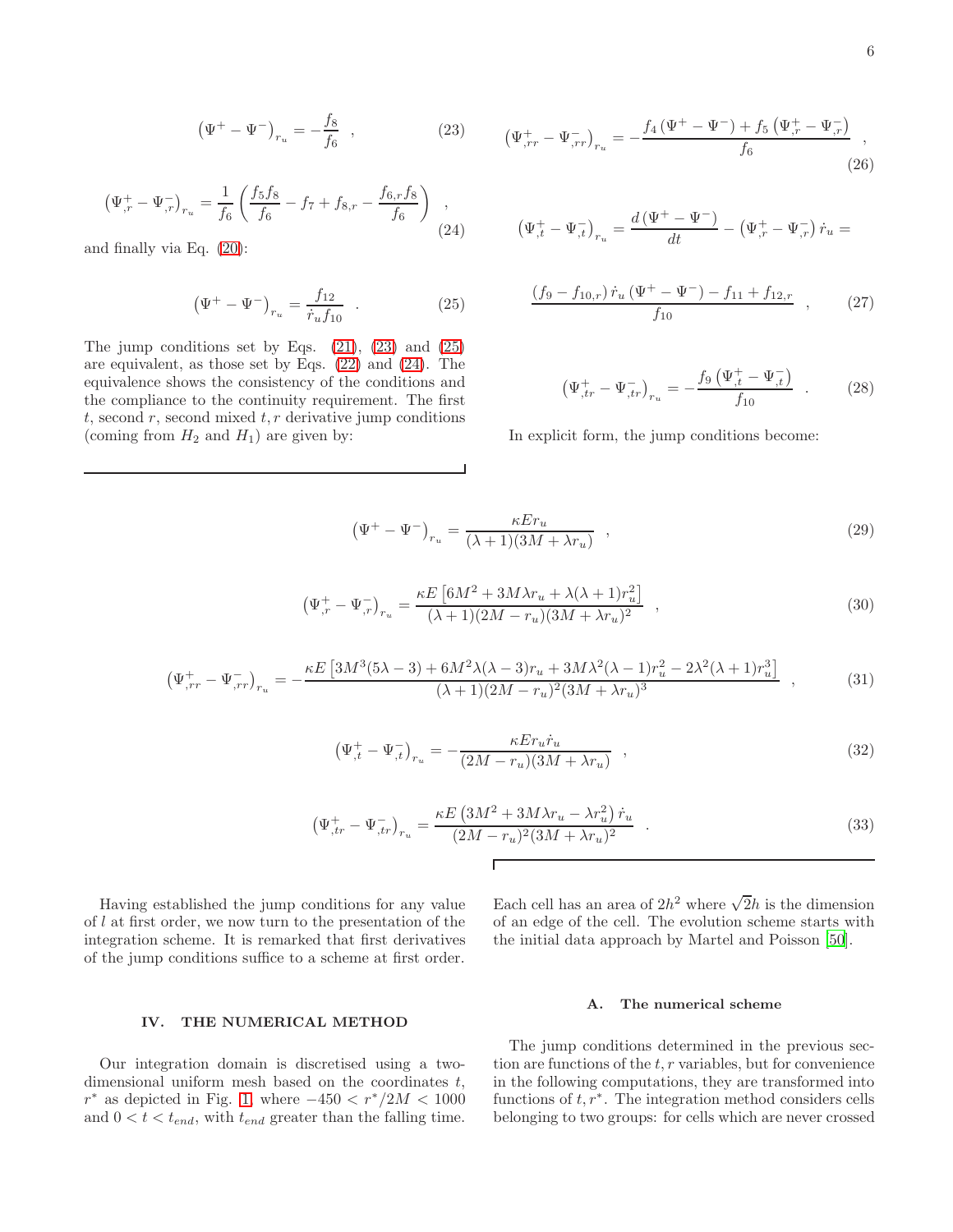

<span id="page-6-0"></span>FIG. 1: Numerical domain: a staggered 1+1-dimensional mesh in  $t,r^*$  coordinates. The geodesic trajectory of the particle is represented by the continued line  $\gamma$ . The shadowed cells are those crossed by the particle.



<span id="page-6-1"></span>FIG. 2: Cell crossed by the particle. The particle crosses the segment  $\lbrack \sigma \delta \rbrack$  at the point a and the segment  $\lbrack \sigma \alpha \rbrack$  at the point b.

by the particle, the integrating approach is drawn by the LPMP method, whereas for cells which are crossed, we propose our strategy.

There are four sub-cases representing the different particle trajectories inside the cell, see Figs. [\(2](#page-6-1) - [5\)](#page-8-0). We define  $\alpha, \beta, \gamma, \delta$  the four vertices of the diamond centred on  $\sigma$  and initially consider the world line crossing the cell as displayed in Fig. [\(2\)](#page-6-1). The trajectory crosses the line  $\beta$ -δ at the point a and the line  $\alpha$ - $\gamma$  at the point b. We also define the shift  $\epsilon_a$  and the lapse  $\epsilon_b$  as  $\epsilon_a\,=\,\min\Big\{r^*_a-r^*_\beta$  $\Big\{ \partial_{\beta},r_{\delta}^*-r_a^* \Big\},\ \epsilon_b\ =\ \min\big\{ t_{\alpha}-t_b,t_b-t_{\gamma}\big\},$ respectively. The jump conditions at the  $a, b$  coordinates express six analytical equations:

$$
\left(\Psi^{+} - \Psi^{-}\right)_{a} = [\Psi]_{a} \quad , \tag{34}
$$

$$
\left(\Psi^{+}-\Psi^{-}\right)_{b}=[\Psi]_{b} , \qquad (35)
$$

$$
\left(\Psi_{,r^{*}}^{+} - \Psi_{,r^{*}}^{-}\right)_{b} = [\Psi_{,r^{*}}]_{b} , \qquad (37)
$$

$$
\left(\Psi_{,t}^{+} - \Psi_{,t}^{-}\right)_{a} = [\Psi_{,t}]_{a} , \qquad (38)
$$

$$
\left(\Psi_{,t}^{+} - \Psi_{,t}^{-}\right)_{b} = [\Psi_{,t}]_{b} \quad . \tag{39}
$$

We maintain the superscript notation for which the wave function values between the world line and infinity are noted by the plus sign, and conversely by the minus sign for the values between the world line and the horizon (incidentally, such notation would also be applicable to the LPMP method).

Using a first order expansion, we get a set of six numerical equations. For case 1, see Fig. [\(2\)](#page-6-1), they are:

<span id="page-6-3"></span>
$$
\Psi_{\alpha}^{+} = \Psi^{+}(t_{b} + \epsilon_{b}, r_{b}^{*}) = \Psi_{b}^{+} + \epsilon_{b} \Psi_{,t}^{+}\big|_{b} , \qquad (40)
$$

<span id="page-6-2"></span>
$$
\Psi_{\sigma}^{-} = \Psi^{-}(t_{b} - (h - \epsilon_{b}), r_{b}^{*}) = \Psi_{b}^{-} - (h - \epsilon_{b}) \Psi_{,t}^{-} \big|_{b} , (41)
$$

<span id="page-6-6"></span>
$$
\Psi_{\gamma}^{-} = \Psi^{-}(t_b - 2h + \epsilon_b, r_b^{*}) = \Psi^{-}(t_{\sigma} - h, r_b^{*}) = \Psi_{\sigma}^{-} - h \Psi_{,t}^{-} \Big|_{\sigma} ,
$$
\n(42)

<span id="page-6-5"></span>
$$
\Psi_{\delta}^{+} = \Psi^{+}(t_{a}, r_{a}^{*} + \epsilon_{a}) = \Psi_{a}^{+} + \epsilon_{a} \Psi_{,r^{*}}^{+}\big|_{a} , \qquad (43)
$$

<span id="page-6-4"></span>
$$
\Psi_{\sigma}^{-} = \Psi^{-}(t_{a}, r_{a}^{*} - (h - \epsilon_{a})) = \Psi_{a}^{-} - (h - \epsilon_{a}) \Psi_{,r^{*}}^{-} \big|_{a} , (44)
$$

<span id="page-6-8"></span>
$$
\Psi_{\beta}^{-} = \Psi^{-}(t_{a}, r_{a}^{*} - 2h + \epsilon_{a}) = \Psi^{-}(t_{\sigma}, r_{\sigma}^{*} - h) = \Psi_{\sigma}^{-} - h \Psi_{,r^{*}}^{-} \big|_{\sigma}
$$
\n(45)

Our aim is the determination of the value of  $\Psi^+_{\alpha}$ , knowing those of  $\Psi_{\beta}^-$ ,  $\Psi_{\gamma}^+$ ,  $\Psi_{\delta}^+$ ,  $\epsilon_a$ ,  $\epsilon_b$ ,  $[\Psi]_{a,b}$ ,  $[\Psi_{,r}]_{a,b}$  and  $[\Psi_{,t}]_{a,b}$  To this end, we subtract Eq. [\(41\)](#page-6-2) from Eq. [\(40\)](#page-6-3), Eq. [\(44\)](#page-6-4) from Eq. [\(43\)](#page-6-5) and obtain, respectively:

<span id="page-6-7"></span>
$$
\Psi_{\alpha}^{+} = \Psi_{\sigma}^{-} + [\Psi]_{b} + \epsilon_{b} [\Psi_{,t}]_{b} + h \Psi_{,t}^{-} \big|_{b} , \qquad (46)
$$

<span id="page-6-9"></span>
$$
\Psi_{\delta}^{+} = \Psi_{\sigma}^{-} + [\Psi]_{a} + \epsilon_{a} [\Psi_{,r^{*}}]_{a} + h \Psi_{,r^{*}}^{-} \Big|_{a} \quad . \tag{47}
$$

Summing Eq. [\(42\)](#page-6-6) and Eq. [\(46\)](#page-6-7), Eq. [\(45\)](#page-6-8) and Eq. [\(47\)](#page-6-9), and combining the results, we finally get:

.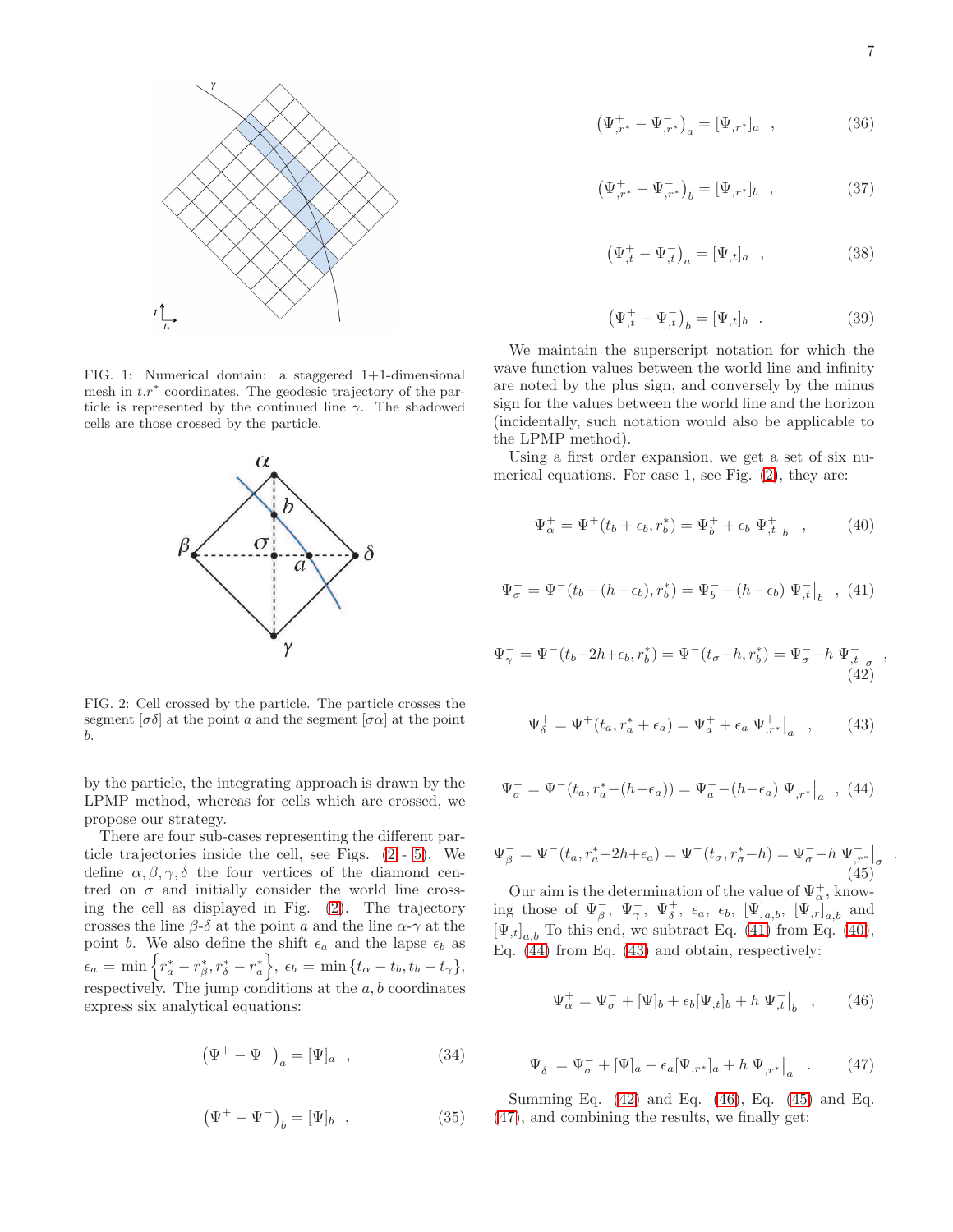for case 3 (Fig. [4\)](#page-7-1):

$$
\Psi_{\alpha}^{+} = \Psi_{\beta}^{-} - \Psi_{\gamma}^{-} + \Psi_{\delta}^{+} - [\Psi]_{a} + [\Psi]_{b} - \epsilon_{a} [\Psi_{,r^{*}}]_{a} + \epsilon_{b} [\Psi_{,t}]_{b}.
$$
\n(48)

We thus have obtained, without direct integration of the singular source, the value of the upper node. Furthermore, the latter depends solely on analytic expressions, and obviously on the other values at the cell corners. Similar relations are found for the other three cases. For case 2 (Fig. [3\)](#page-7-0), we obtain:

$$
\Psi_{\alpha}^{+} = \Psi_{\beta}^{-} - \Psi_{\gamma}^{-} + \Psi_{\delta}^{+} + [\Psi]_{a} - [\Psi]_{b} - \epsilon_{a} [\Psi_{,r^{*}}]_{a} + \epsilon_{b} [\Psi_{,t}]_{b} ; \tag{49}
$$

$$
\Psi_{\alpha}^{-} = \Psi_{\beta}^{-} - \Psi_{\gamma}^{-} + \Psi_{\delta}^{+} - [\Psi]_{a} - \epsilon_{a} [\Psi_{,r^{*}}]_{a} ; \qquad (50)
$$

for case 4 (Fig.  $5$ ):

$$
\Psi^+_{\alpha} = \Psi^-_{\beta} - \Psi^+_{\gamma} + \Psi^+_{\delta} + [\Psi]_a - \epsilon_a [\Psi_{,r^*}]_a \quad . \tag{51}
$$

In a concise form, the four cases might be represented by a single expression (where  $\Psi_{\alpha}$  stands for  $\Psi_{\alpha}^{+}$  or  $\Psi_{\alpha}^{-}$ , and  $\Psi_{\gamma}$  stands for  $\Psi_{\gamma}^{+}$  or  $\Psi_{\gamma}^{-}$ ):

$$
\Psi_{\alpha} = \Psi_{\beta} - \Psi_{\gamma} + \Psi_{\delta}^{+} \mp \{ [\Psi]_{a} - B [\Psi]_{b} \} - \epsilon_{a} [\Psi_{,r^{*}}]_{a} + B \epsilon_{b} [\Psi_{,t}]_{b} , \qquad (52)
$$

where the upper sign holds when  $r_a^* > r_\sigma^*$  and the lower when  $r_a^* < r_\sigma^*$ ,  $B = 0$  if the particle does not cross the  $\alpha$ - $\gamma$ line, and  $B = 1$  otherwise.

<span id="page-7-0"></span>

#### V. RADIATED WAVE FORMS AT INFINITY AND THE WAVE FUNCTION AT THE PARTICLE

We confirm the existing wave forms previously published by Lousto and Price [\[49\]](#page-11-21), and Martel and Poisson [\[50\]](#page-11-22). In this section, the results from a code based on the LPMP method (full second order) are compared to those obtained by the -I- method (first order for the filled cells, as presented herein, and LPMP-like for empty cells). In spite of the partially different order of the two codes, the difference between the wave forms computed by the two methods is marginal. Incidentally, this occurs in absence of a recognised standard to which refer different numerical approaches.

Figs. [6,](#page-8-1) [7](#page-8-2) show the  $l = 2$  wave forms for the LPMP

 $\gamma$ FIG. 4: Cell crossed by the particle. The particle crosses the

 $\mathfrak a$ 

 $\alpha$ 

 $\sigma$ 

<span id="page-7-1"></span>segment  $[\sigma \delta]$  at the point a.

and -I- methods, for a particle falling radially, with zero initial velocity, from  $r_{u0}/2M = 5$  and  $r_{u0}/2M = 20$ , respectively, in units  $u = t-r^*$ ,  $(2M/m)\Psi$ . The initial data are given by the minimal  $(\alpha = 1)$  initial data condition  $H_2 = \alpha K$  for both cases (the parameter  $\alpha$ , introduced in [\[50](#page-11-22)], measures the amount of radiation present on the initial hypersurface and for  $\alpha = 1$ , the initial metric is conformally flat).

Figs. [8,](#page-8-3) [9](#page-9-0) show the logarithmic (absolute) difference for the  $l = 2$  wave forms between the LPMP and -Imethods, for a particle falling radially, with zero initial velocity, from  $r_{u0}/2M = 5$  and  $r_{u0}/2M = 20$ , respectively. It is evinced that the normalised wave function amplitudes differ of an amount between  $10^{-3}$  and  $10^{-8.5}$ , in normalised units.

We show also the behaviour of the wave function at the position of the particle, Figs. [\(10,](#page-9-1) [11\)](#page-9-2). The theoretical

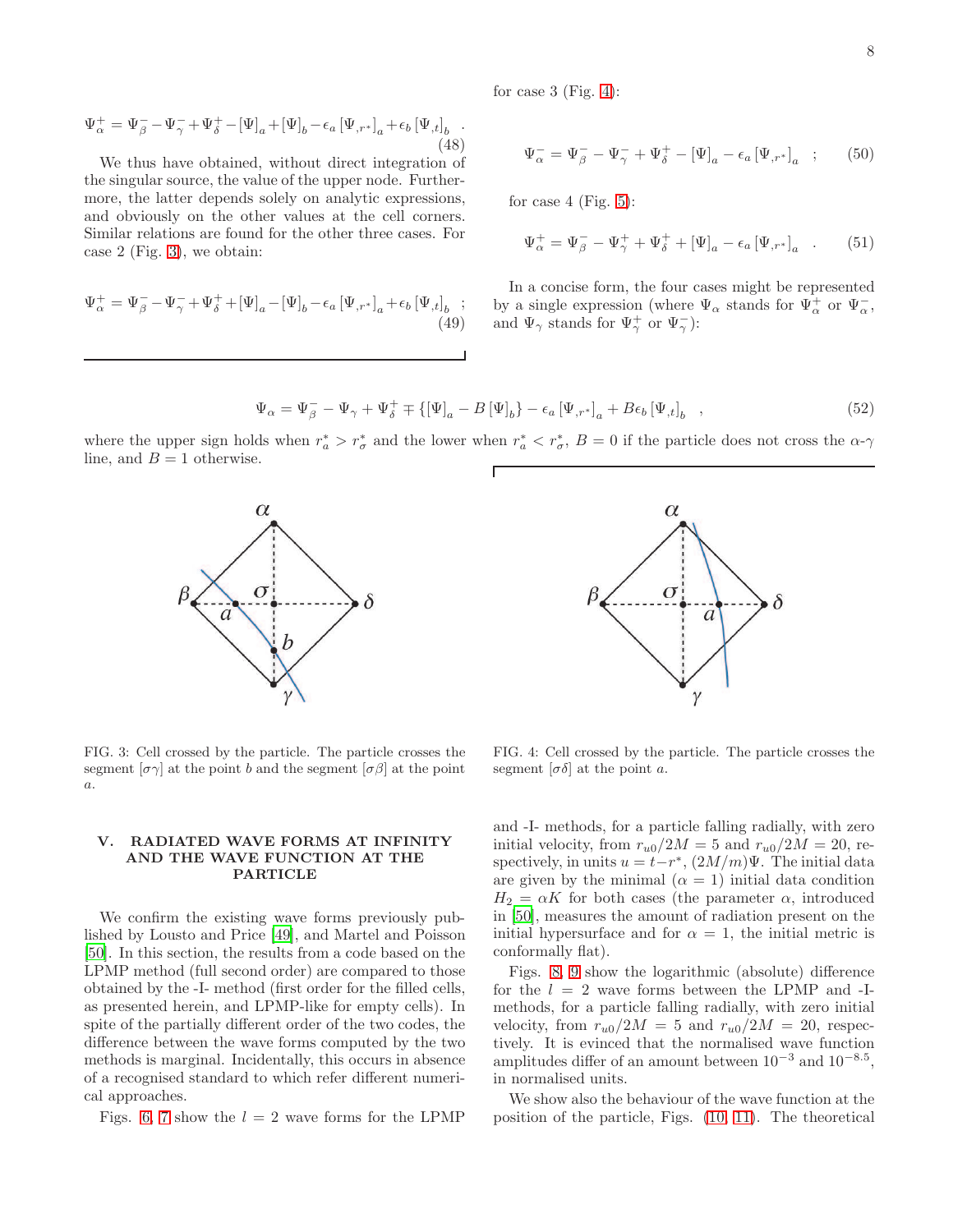

<span id="page-8-0"></span>FIG. 5: Cell crossed by the particle. The particle crosses the segment  $[\sigma \beta]$  at the point *a*.



<span id="page-8-1"></span>FIG. 6: Radiated  $l = 2$  wave form for a particle falling radially from  $r_{u0}/2M = 5$  with zero initial velocity, in units  $u = t - r^*$ ,  $(2M/m)\Psi$ . The dashed and solid line represent the -I- and LPMP methods, respectively.

jump condition, Eq. [\(29\)](#page-5-3), and the numerical result well overlap at the particle position, as it may be inferred from the logarithmic (absolute) difference plots, Figs. [\(12](#page-9-3)[,13\)](#page-10-14). The discrepancy in normalised units is between  $10^{-3}$  and  $10^{-6.5}$ .

## A. Discussion

The features of the -I- method can be summarised as follows:

• For the grid cells crossed by the particle, direct and explicit integration of the wave equation, the source term with the associated singularities and the potential, is avoided. This determines also a faster code.



<span id="page-8-2"></span>FIG. 7: Radiated  $l = 2$  wave form for a particle falling radially from  $r_{u0}/2M = 20$  with zero initial velocity, in units  $u = t - r^*$ ,  $(2M/m)\Psi$ . The dashed and solid line represent the -I- and LPMP methods, respectively.



<span id="page-8-3"></span>FIG. 8: Logarithmic (absolute) difference plot for a particle falling radially from  $r_{u0}/2M = 5$  with zero initial velocity, in units  $u = t - r^*$ ,  $(2M/m)\Psi$ , between the -I- and LPMP methods  $(l = 2)$ .

- Reliability is improved, since analytic expressions totally replace the numerical expressions representing the source. The terminology "source-free" is due to this feature.
- A higher order scheme can be written, starting from a higher order Taylor expansion for Eqs. [\(40-](#page-6-3)[45\)](#page-6-8), and associated to this method [\[65](#page-11-36)].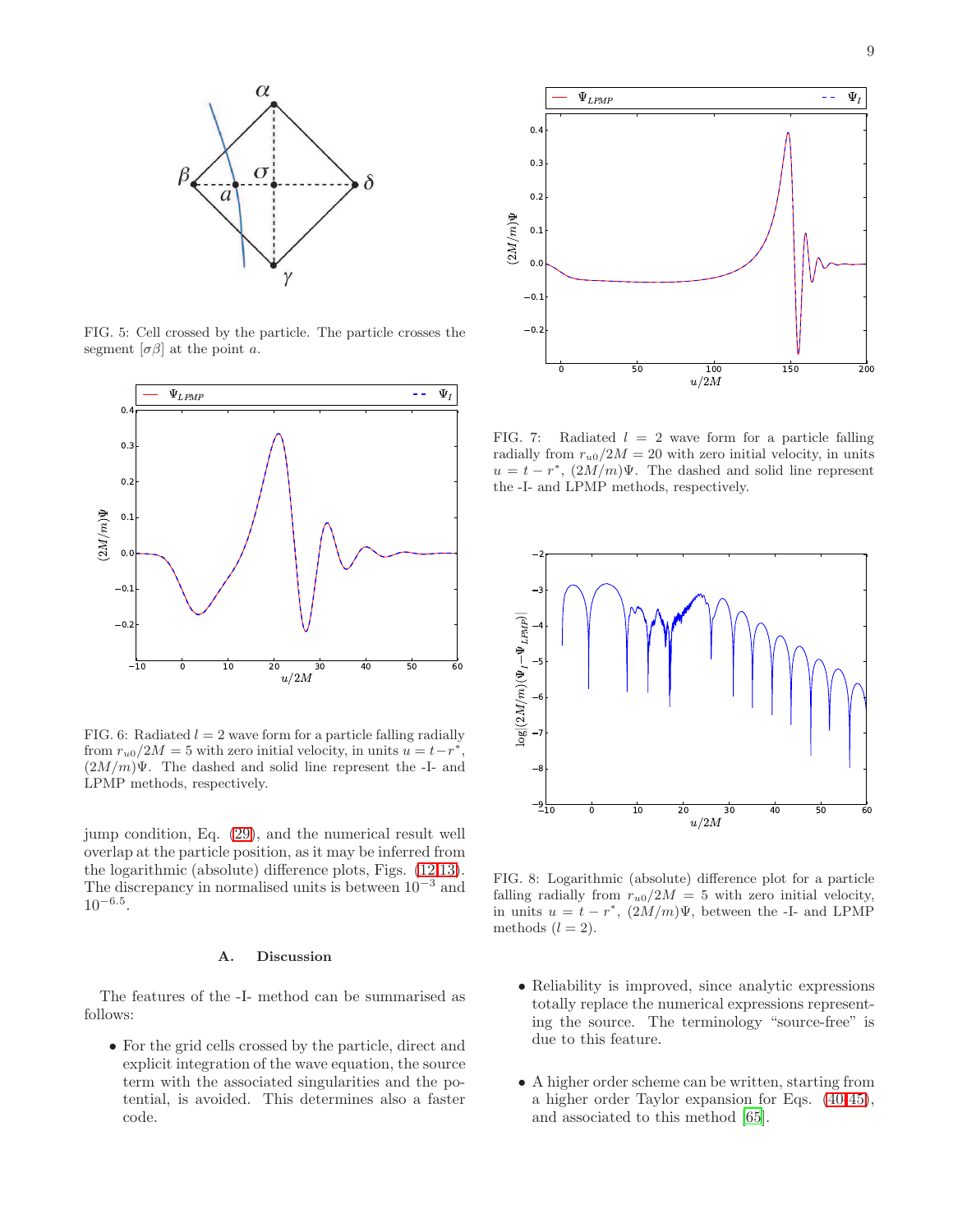$\left[\Psi\right]_{the}$ 



5 10 15 20  $r_u/2M$ 0.5 1.0 1.5 2.0  $2.5$ 3.0  $(2M/m)\Psi$ 

 $\mathbf{\Psi} \quad - \quad - \quad$ 

 $[\Psi]_{r}$ 

 $\bar{\mathbf{U}}$ 

<span id="page-9-0"></span>FIG. 9: Logarithmic (absolute) difference plot for a particle falling radially from  $r_{u0}/2M = 20$  with zero initial velocity, in units  $u = t - r^*$ ,  $(2M/m)\Psi$ , between the -I- and LPMP methods  $(l = 2)$ .



<span id="page-9-1"></span>FIG. 10: Wave function  $(\Psi^+, \text{ dashed-dotted line, and } \Psi^-, \text{)}$ dotted line) at the particle position for a particle falling radially from  $r_{u0}/2M = 5$  with zero initial velocity  $(l = 2)$ , in units  $u = t - r^*$ ,  $(2M/m)\Psi$ . The numerical jump condition  $[\Psi]_{num}$ , solid line, and the theoretical jump condition  $[\Psi]_{the}$ , dashed line Eq. [\(29\)](#page-5-3), are shown.

• The applicability of the method stretches out to generic orbits. It is our concern to apply the - I- method to circular and eccentric orbits, even if these orbits are not accompanied by perturbations of  $C^0$  class. The rationale poses on the following consideration. Instead of using the continuity of the perturbations to get the jump conditions, we

<span id="page-9-2"></span>FIG. 11: Wave function  $(\Psi^+, \text{ dashed-dotted line, and } \Psi^-, \text{)}$ dotted line) at the particle position for a particle falling radially from  $r_{u0}/2M = 20$  with zero initial velocity  $(l = 2)$ , in units  $u = t - r^*$ ,  $(2M/m)\Psi$ . The numerical jump condition  $[\Psi]_{num}$ , solid line, and the theoretical jump condition  $[\Psi]_{the}$ , dashed line Eq. [\(29\)](#page-5-3), are shown.



<span id="page-9-3"></span>FIG. 12: Logarithmic (absolute) difference plot for a particle falling radially from  $r_{u0}/2M = 5$  with zero initial velocity, in units  $u = t - r^*$ ,  $(2M/m)\Psi$ , at the particle position, between theoretical and numerical jump conditions  $(l = 2)$ .

assume that the even and odd wave equations are satisfied by  $\Psi$ , respectively R, being  $C^{-1}$ . Using this approach, we have obtained encouraging results for an eccentric orbit [\[64\]](#page-11-35).

• The disadvantage of this method is represented by the four possible trajectories that a particle may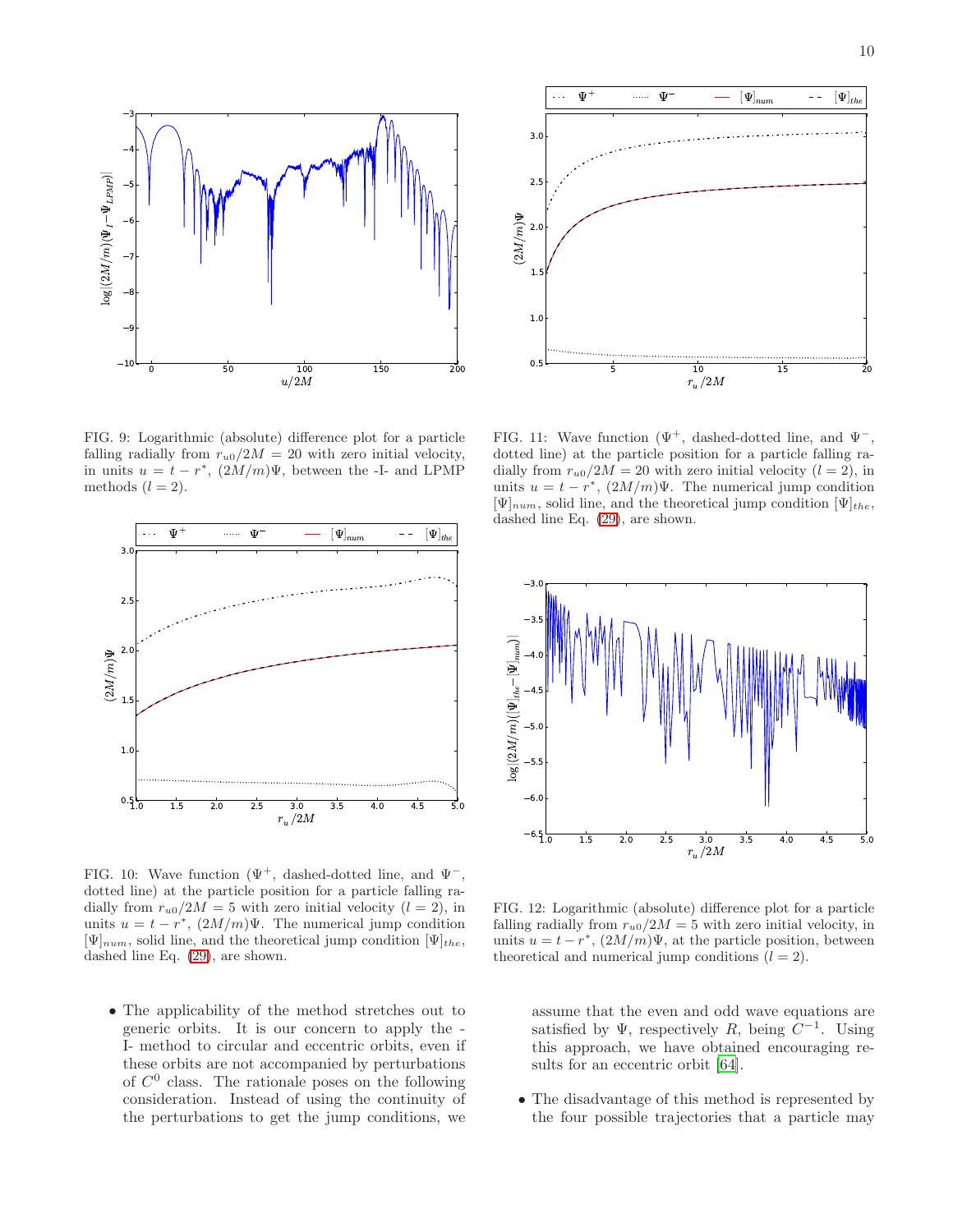

<span id="page-10-14"></span>FIG. 13: Logarithmic (absolute) difference plot for a particle falling radially from  $r_{u0}/2M = 20$  with zero initial velocity, in units  $u = t - r^*$ ,  $(2M/m)\Psi$ , at the particle position, between theoretical and numerical jump conditions  $(l = 2)$ .

follow inside a given cell, instead of the three possible paths of the LPMP method. A different labeling of the intersections between the particle world line and the cell, though, reduces the number of cases to three [\[65](#page-11-36)].

### VI. CONCLUSIONS AND OUTLOOK

We have presented a novel integration method in the time domain for the Zerili-Moncrief wave equation at first order, for cells crossed by the particle world line. The forward time value in the upper node of the  $(t, r^*)$  grid cell is obtained by the linear combination of the three pre-

The wave forms at infinity confirm published results, and the wave function at the particle position shows a well-behaved pattern. Our final aim is the evaluation and the application of the back-action at the position of the particle, in a self-consistent manner.

The indirect or source-free method has been developed to fourth order [\[65](#page-11-36)] and applied to generic orbits [\[64\]](#page-11-35).

Beyond the scenario of EMRIs, other lines of investigation may emerge. One concerns the formal relation between the algorithms of the indirect and LPMP approaches [\[49,](#page-11-21) [50\]](#page-11-22). Another considers applicability of the indirect method to all wave equations with a singular source term, and which the wave function of is constrained by a set of properties.

#### Acknowledgements

Discussions with Stéphane Cordier (MAPMO-Orléans), Marc-Thierry Jaekel (LPT ENS - Paris), José Martin-Garcia (now at Wolfram Research) and Patxi Ritter (doctorate student - Orléans) have clarified the jump conditions. Support from the latter in coding and producing the figures is acknowledged. John Alexander Tully, astronomer at the Observatoire de la Cote d'Azur in Nice, is thanked for reading the manuscript. Helpful comments from the referee were appreciated and implemented. The authors wish to acknowledge the FNAK (Fondation Nationale Alfred Kastler), the CJC (Confédération des Jeunes Chercheurs) and all organisations which stand against discrimination of foreign researchers.

- <span id="page-10-0"></span>[1] LISA websites.<http://lisa.jpl.nasa.gov> http://www.esa.int/science/lisa
- <span id="page-10-1"></span>[2] B.S. Sathyaprakash and B.F. Schutz, *Classical Quantum Gravity* 20, S209 (2003).
- <span id="page-10-2"></span>[3] E.K. Porter, [arXiv:0910.0373v](http://arxiv.org/abs/0910.0373)1 [gr-qc] (2009).
- <span id="page-10-3"></span>[4] J.R. Gair and G. Jones, *Classical Quantum Gravity* 27, 1145 (2007).
- [5] J.R. Gair, I. Mandel, and L. Wen, *J. Phys. Conf. Ser.* 122, 012037 (2008).
- [6] J.R. Gair, I. Mandel, and L. Wen, *Classical Quantum Gravity* 25, 184031 (2008).
- [7] N.J. Cornish, [arXiv:0804.3323v](http://arxiv.org/abs/0804.3323)3 [gr-qc] (2010).
- <span id="page-10-4"></span>[8] S. Babak, J.R. Gair, and E.K. Porter, *Classical Quantum Gravity* 26, 135004 (2009).
- <span id="page-10-5"></span>[9] L. Barack and C. Cutler, *Phys. Rev. D* 70, 122002 (2004).
- <span id="page-10-6"></span>[10] E. Racine and C. Cutler, *Phys. Rev. D* 76, 124033 (2007).
- <span id="page-10-7"></span>[11] N.J. Cornish and L.J. Rubbo, *Phys. Rev. D* 67, 022001

(2003); Publisher's note, ibidem, 029905 (2003).

- [12] M. Vallisneri, *Phys. Rev. D* 71,022001 (2005).
- <span id="page-10-8"></span>[13] A. Petiteau, G. Auger, H. Halloin, O. Jeannin, E. Plagnol, S. Pireaux, T. Regimbau, and J.-Y. Vinet, *Phys. Rev. D* 77, 023002 (2008).
- <span id="page-10-9"></span>[14] L. Blanchet, A. Spallicci, and B. Whiting Eds., *Mass and motion in general relativity*, (Springer, Berlin, 2011).
- <span id="page-10-10"></span>[15] T. Regge and J.A. Wheeler, *Phys. Rev.* 108, 1063 (1957).
- <span id="page-10-11"></span>[16] A. Nagar, T. Damour, and A. Tartaglia, *Classical Quantum Gravity* 24, S109 (2007).
- [17] T. Damour and A. Nagar, *Phys. Rev. D* 76, 064028 (2007).
- [18] S. Bernuzzi and A. Nagar, *Phys. Rev. D* 81, 084056  $(2010).$
- <span id="page-10-12"></span>[19] T. Damour, *Phys. Rev. D* 81, 024017 (2010).
- <span id="page-10-13"></span>N. Yunes, A. Buonanno, S.A. Hughes, M.C. Miller, and Y. Pan, 2010. Phys. Rev. Lett. 104, 091102 (2010).